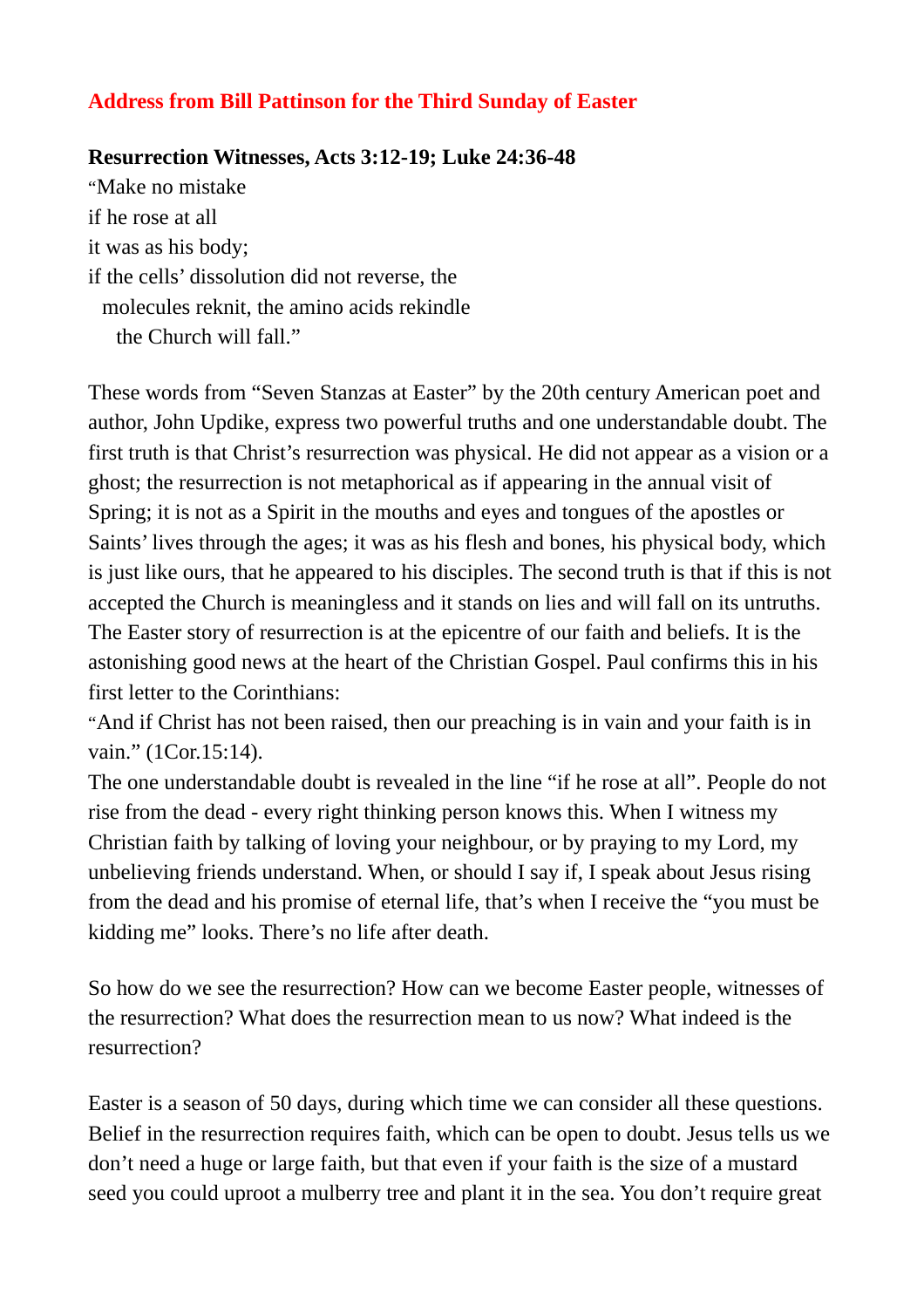faith rather you require faith in a great God who rose from the dead. During these last ten days, since the Duke of Edinburgh died, I've learnt a great deal about him which I didn't know... and I don't think I'll be alone. For instance, I was unaware he was such an avid reader and had a huge library of thousands of books; that by far the greatest number of these books were on ornithology and religion. Archbishop Justin recounted how the Duke had great faith, but he often questioned Bishops and himself on what they preached. Questioning your faith is, I believe, important.

In mum and dad I had two excellent, but very different, role models. Mum had blind faith. No need to question anything. Questions only confuse you more. "You ask too many questions, our Wills", she would say. "Jesus rose from the dead. In him we also shall have eternal life. That's what I believe and it brings me great joy." Dad, on the other hand, loved to discuss the big questions of faith. "Questioning your doubts strengthens your faith", he would say. Dad had a wonderful, strong faith. He rightly deserved the quotation on the front cover of his Order of Service at his funeral, "Well done, thou good and faithful servant."

From the day of his resurrection to his ascension, 40 days later, the New Testament recounts twelve resurrection appearances of Jesus, including Paul's vision on the road to Damascus. We can be assured therefore that there were numerous witnesses to the resurrection. In this morning's reading we are treated to one such appearance, the third one in Luke's Gospel. We are told that the eleven disciples with their companions are talking with Cleopas and the other disciple, whose name we are not told, about Jesus' appearance on the road to Emmaus. Suddenly Jesus himself stands amongst them, offering the conventional Jewish greeting "Shalom" that is "Peace be with you." We read that they were startled and terrified and thought they had seen a ghost. This is not surprising. They had seen Jesus, a human being like themselves, tortured, executed and buried. Are they to believe that he has now been raised to a new life by God? Jesus sees their fears and doubts and shows them his hands and feet, even asks them to touch him to prove he is no ghost, but real flesh and blood. Still the disciples are not fully convinced so Jesus eats a piece of boiled fish in their presence. Surely this is no ghost, no vision but the physical reality of Jesus, who continues to prove his resurrection by opening their minds and telling them all that was written about him in the Scriptures. Before he leaves them he clearly informs the disciples that they are witnesses to these things, commissioning them to go out and tell others.